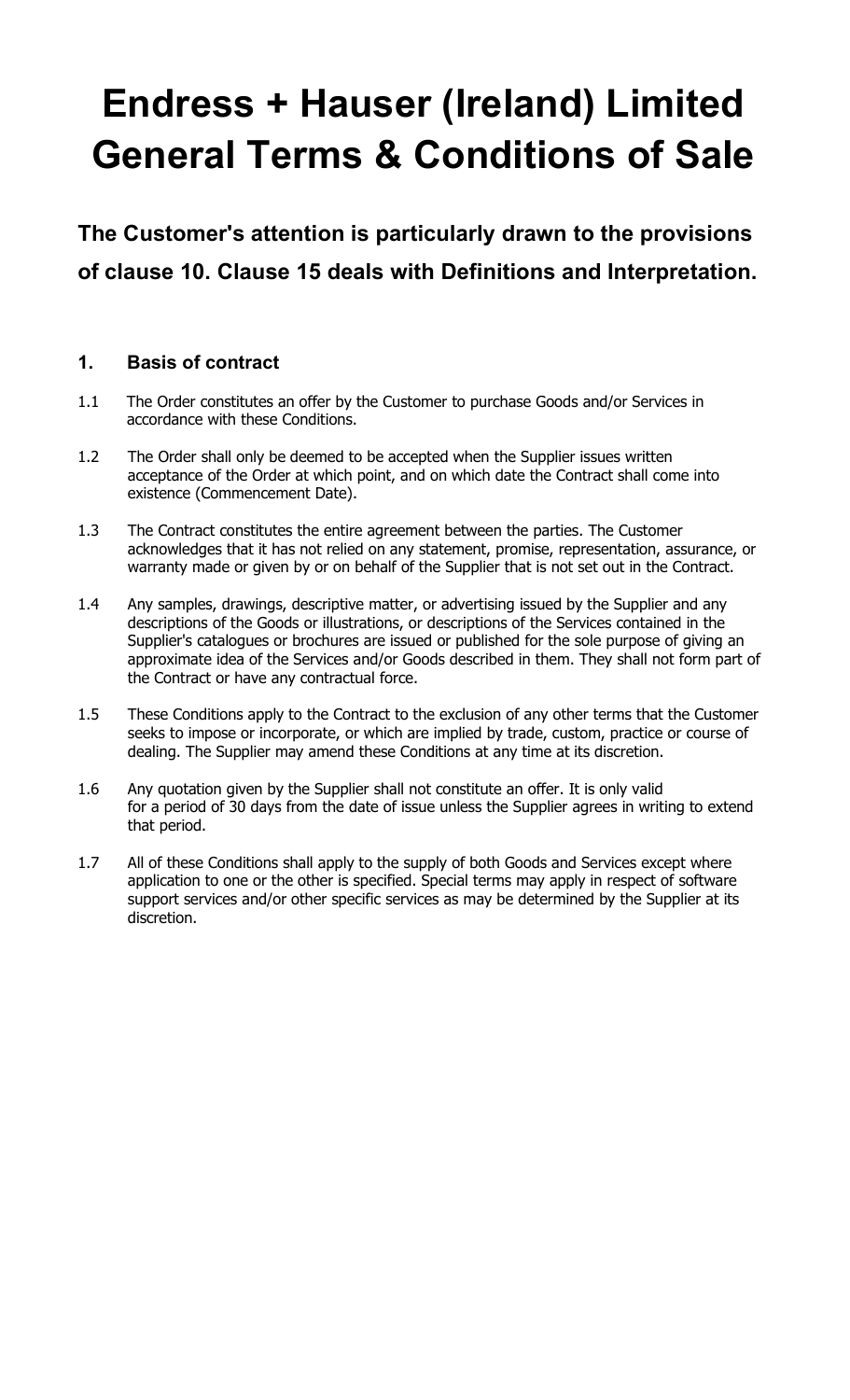## 2. Goods

- 2.1 To the extent that the Goods are to be manufactured in accordance with a specification supplied by the Customer, the Customer shall indemnify the Supplier against all claims, liabilities, costs, expenses, damages and losses (including any direct, indirect or consequential losses, loss of profit, loss of reputation and all interest, penalties and legal and other professional costs and expenses) suffered or incurred by the Supplier in connection with any claim made against the Supplier for actual or alleged infringement of a third party's intellectual property rights arising out of or in connection with the Supplier's use of the Goods Specification. This clause 2.1 shall survive termination of the Contract. The customer shall remain responsible for any specifications, information or designs it supplies and hereby indemnifies and keeps indemnified the Supplier in respect of same. It shall be the responsibility of the customer to ensure compliance with all statutory, safety, legal and regulatory requirements. The acceptance of any order by the Supplier does not constitute an endorsement or approval of any specifications, information or designs supplied.
- 2.2 Without prejudice to clause 2.1, the Supplier reserves the right to amend the specification of the Goods if required by any applicable statutory or regulatory requirements.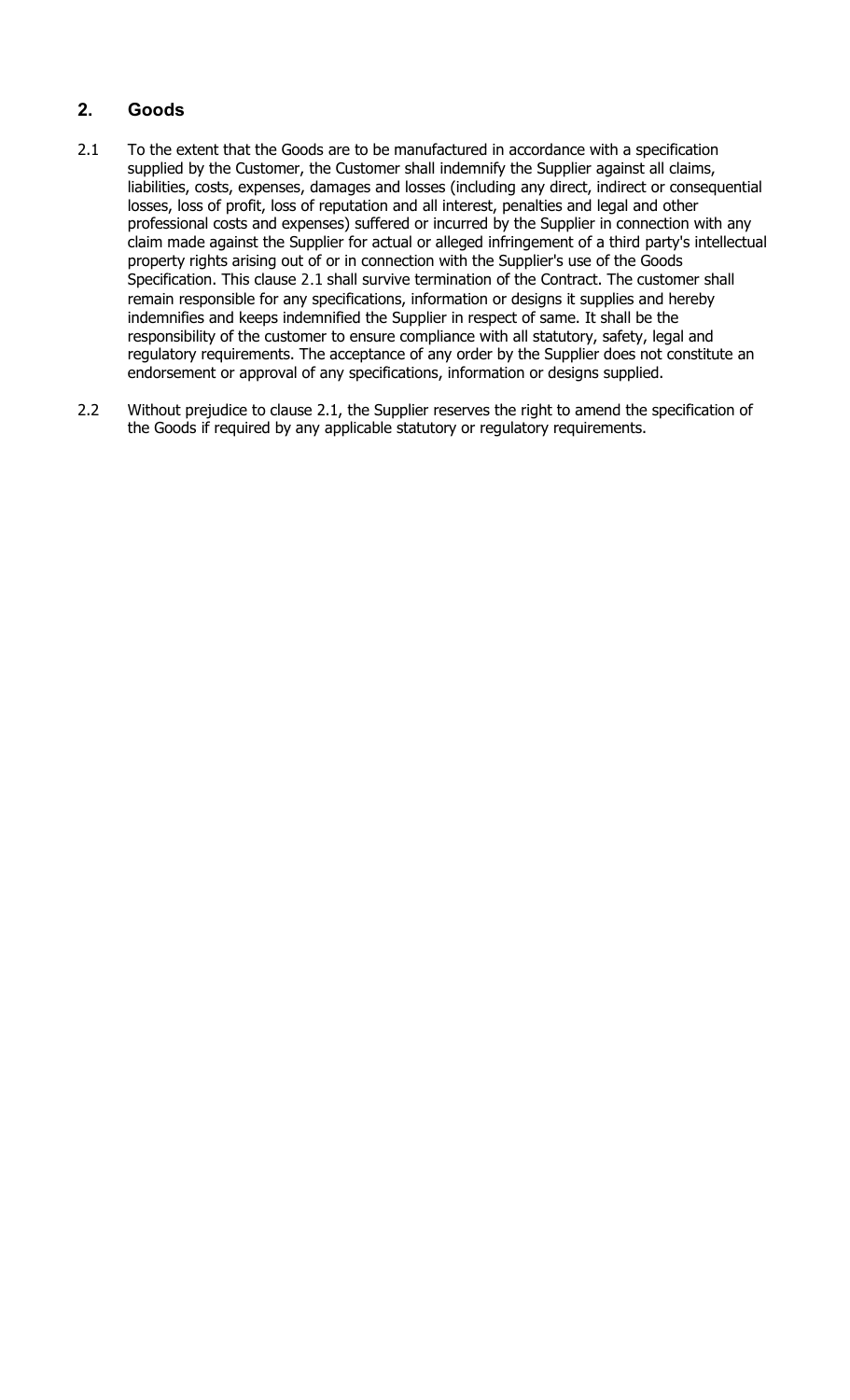## 3. Delivery of Goods

- 3.1 Without prejudice to clause 5.1, the Supplier shall deliver the Goods to the location as set out in the Order Confirmation (Delivery Location) and in accordance with the INCOTERM referred to in the Order Confirmation (in the absence of written agreement to the contrary) at any time after the Supplier notifies the Customer that the Goods are ready.
- 3.2 Without prejudice to clause 5.1, delivery of the Goods shall be completed on the Goods' arrival at the Delivery Location. If the goods are damaged during transit, the Supplier shall not be liable for any resulting loss, damage, inconvenience, or expense to the customer.
- 3.3 Any dates quoted for delivery of the Goods are approximate only and the time of delivery is not of the essence. The Supplier shall not be liable for any delay in delivery of the Goods that is caused by a Force Majeure Event or the Customer's failure to provide the Supplier with adequate delivery instructions or any other instructions that are relevant to the supply of the Goods.
- 3.4 If the Customer fails to accept or take delivery of the Goods within 7 Business Days of the Supplier notifying the Customer that the Goods are ready, then except where such failure or delay is caused by a Force Majeure Event or by the Supplier's failure to comply with its obligations under the Contract in respect of the Goods:
	- (a) delivery of the Goods shall be deemed to have been completed at 9:00am on the 10th Business Day following the day on which the Supplier notified the Customer that the Goods were ready, and the Supplier shall be entitled to raise an invoice in respect of the Goods deemed delivered; and/or
	- (b) the Supplier shall store the Goods until delivery takes place and charge the Customer for all related costs and expenses (including insurance). The Supplier shall have the right to charge at least 0.5% of the invoiced value of the stored Goods monthly for storage at the Supplier's premises. If storage at third party's premises is required, the costs incurred shall be borne by the Customer.
- 3.5 If 28 Business Days after the Supplier notified the Customer that the Goods were ready for delivery the Customer has not accepted delivery of them, the Supplier may resell or otherwise dispose of part or all of the Goods and, after deducting reasonable storage and selling costs, shall not be liable to account to the Customer for any excess over the price of the Goods or charge the Customer for any shortfall below the price of the Goods.
- 3.6 The Supplier may deliver the Goods by installments, which shall be invoiced and paid for separately. Each installment shall constitute a separate contract. Any delay in delivery or defect in an installment shall not entitle the Customer to cancel the Order or any other installment.
- 3.7 The Customer shall remain responsible for obtaining any necessary licenses, particularly but not limited to the export/shipment/import of goods. The Supplier's deliveries (performance of contract) are subject to the reservation that there are no impediments opposing to such license due to national or international regulations, particularly export control regulations, embargo, or other sanctions. In the event that Supplier agrees to assist the Customer apply for any necessary licenses, or should it be necessary for any such licenses to be in the name of the Supplier, the customer shall provide the Supplier with all information and documents required for the export/shipment/import of goods. The Customer shall be responsible for all costs, charges, duties, and taxes applicable to such licenses.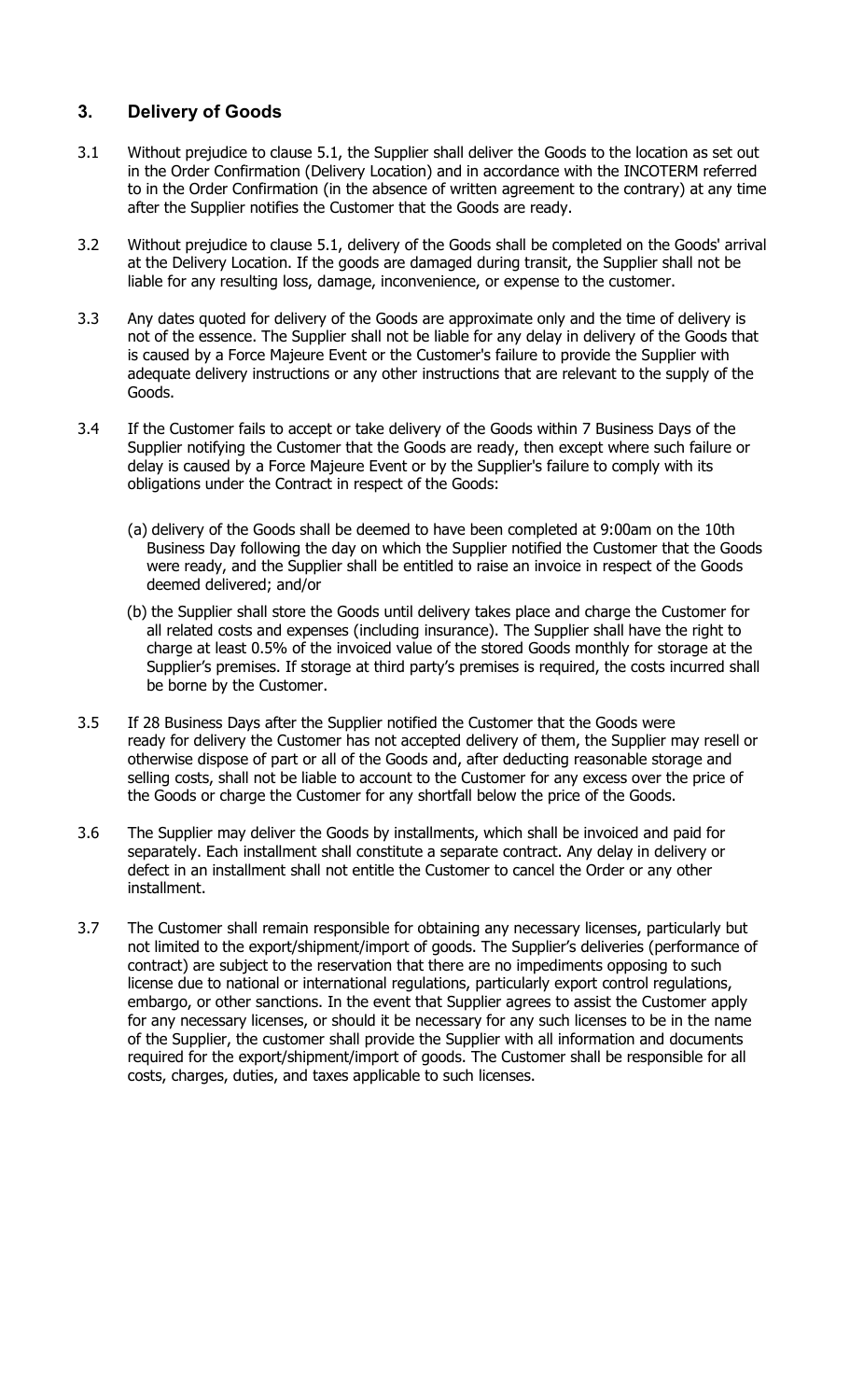## 4. Quality of Goods

- 4.1 The Supplier warrants that on delivery, and for a period of 12 months from the date of delivery (Warranty Period), the Goods shall:
	- (a) conform in all material respects with their description.
	- (b) be free from material defects in design, material, and workmanship (the Warranty).
	- (c) Shall correspond with the specifications and designs supplied by the customer.
- 4.2 Any warranties given by the Supplier are subject to and conditional upon the following matters in particular : -
	- (a) the Customer gives immediate notice in writing during the Warranty Period of discovery that some or all of the Goods do not comply with the Warranty; and
	- (b) the Supplier is given a reasonable opportunity of examining such Goods; and
	- (c) the Customer (if asked to do so by the Supplier) returns such Goods to the Supplier's place of business at the Customer's cost for testing and in the reasonable opinion of the Seller the Goods do not comply with the Warranty, the Supplier shall, at its option, repair or replace the defective Goods, or refund the price of the defective Goods in full and refund the costs of returning the Goods to the Supplier.
- 4.3 The Supplier shall not be liable for the Goods' failure to comply with the Warranty if:
	- (a) the Customer makes any further use of such Goods after giving a notice in accordance with clause 4.2 (a).
	- (b) the defect arises because the Customer failed to follow the Supplier's instructions as to the storage, installation, commissioning, use or maintenance of the Goods or (if there are none) good trade practice.
	- (c) the defect arises as a result of the Supplier following any drawing, design or Goods Specification supplied by the Customer.
	- (d) the Customer alters or repairs such Goods without the written consent of the Supplier.
	- (e) the defect arises as a result of fair wear and tear, willful damage, negligence, or abnormal working conditions.
	- (f) the Customer has failed to make payment in full for the Goods.
- 4.4 Except as provided in this clause 4, the Supplier shall have no liability to the Customer in respect of the Goods' failure to comply with the Warranty.
- 4.5 The Supplier is not obligated to accept delivery of or work on returned Goods if the decontamination instructions have not been adhered to. Instructions can be found at the Supplier's website, or such other location as may be nominated by the Supplier.
- 4.6 The terms of these Conditions shall apply to any repaired or replacement Goods supplied by the Supplier under clause 4.2.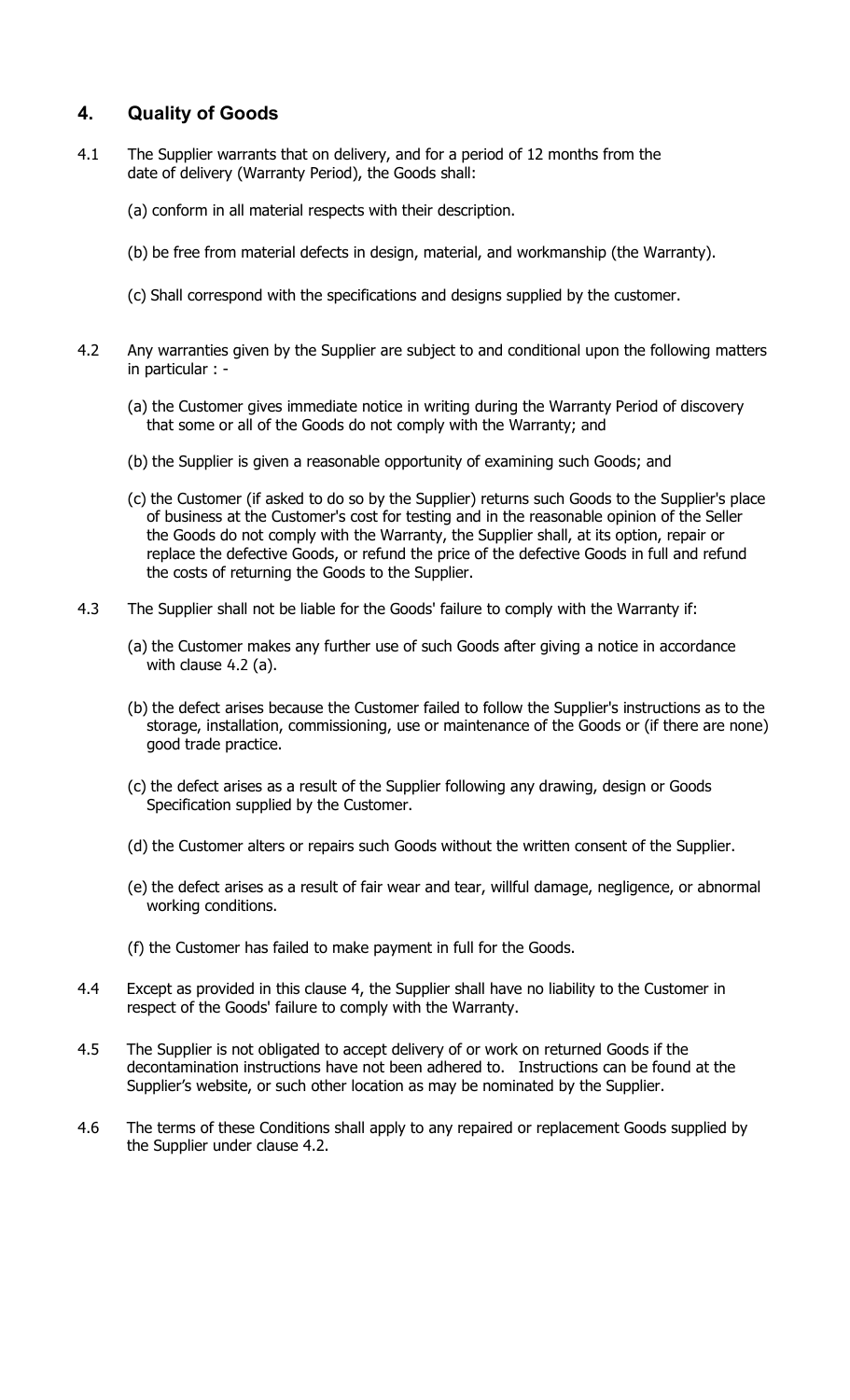## 5. Title and risk

- 5.1 Unless otherwise agreed in writing, risk in the Goods shall pass to the Customer when the Goods are passed to a carrier for delivery irrespective of any duties which the Supplier may have undertaken with regard to packing, delivery, erection, installation, or assembly.
- 5.2 Title to the Goods shall not pass to the Customer until the earlier of:
	- (a) the Supplier receives payment in full (in cleared funds) for the Goods and any other goods that the Supplier has supplied to the Customer, in which case title to the Goods shall pass at the time of payment of all such sums; or
	- (b) the Customer resells the Goods, in which case title to the Goods shall pass to the Customer at the time specified in clause 5.4.
	- (c) pending payment in full by the Customer, the Customer shall hold the goods as fiduciary agent and bailee of the Supplier
- 5.3 Until title to the Goods has passed to the Customer, the Customer shall:
	- (a) store the Goods separately from all other goods held by the Customer so that they remain readily identifiable as the Supplier's property.
	- (b) not remove, deface, or obscure any identifying mark or packaging on or relating to the Goods.
	- (c) maintain the Goods in satisfactory condition and keep them insured against all risks for their full price on the Supplier's behalf from the date of delivery.
	- (d) notify the Supplier immediately if it becomes subject to any of the events listed in clause 11.4(b)to clause 11.4(d).
- 5.4 Subject to clause 5.5, and other terms and conditions the Supplier may at its discretion impose, the Customer may resell or use the Goods in the ordinary course of its business (but not otherwise) before the Supplier receives payment for the Goods. However, if the Customer resells the Goods before that time:
	- (a) it does so as principal and not as the Supplier's agent; and
	- (b) provides full particulars as may be requested by the Supplier.
	- (c) complies with any terms and conditions that may be imposed by the Supplier.
	- (d) title to the Goods shall pass from the Supplier to the Customer immediately before the time at which resale by the Customer occurs.
- 5.5 If before title to the Goods passes to the Customer the Customer becomes subject to any of the events listed in clause 11.4(b) to clause 11.4(d), then, without limiting any other right or remedy the Supplier may have:
	- (a) the Customer's right to resell Goods or use them in the ordinary course of its business ceases immediately; and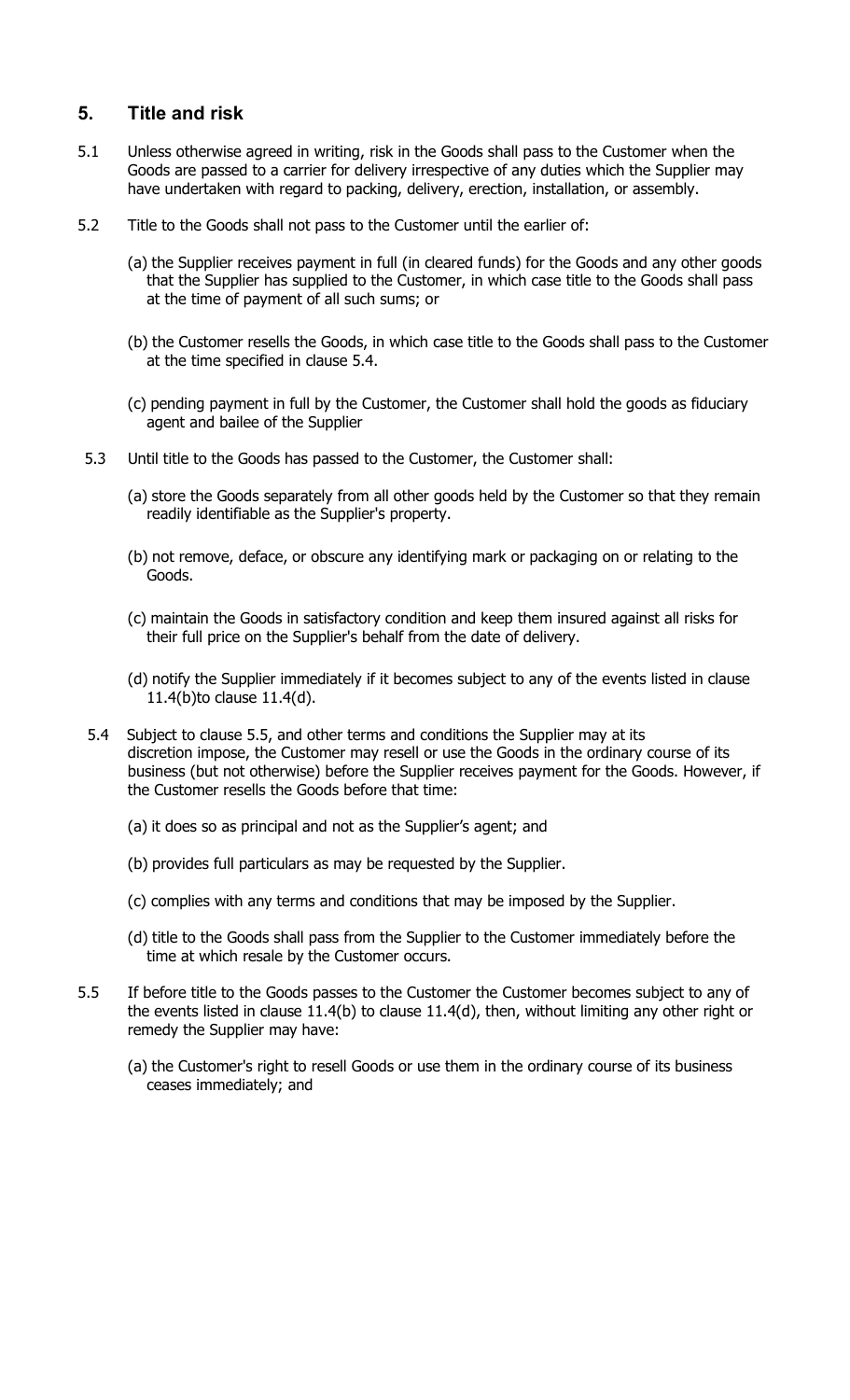(b) the Supplier may at any time:

- i. require the Customer to deliver up all Goods in its possession which have not been resold, or irrevocably incorporated into another product; and
- ii. if the Customer fails to do so promptly, enter any premises of the Customer or of any third party where the Goods are stored in order to recover them.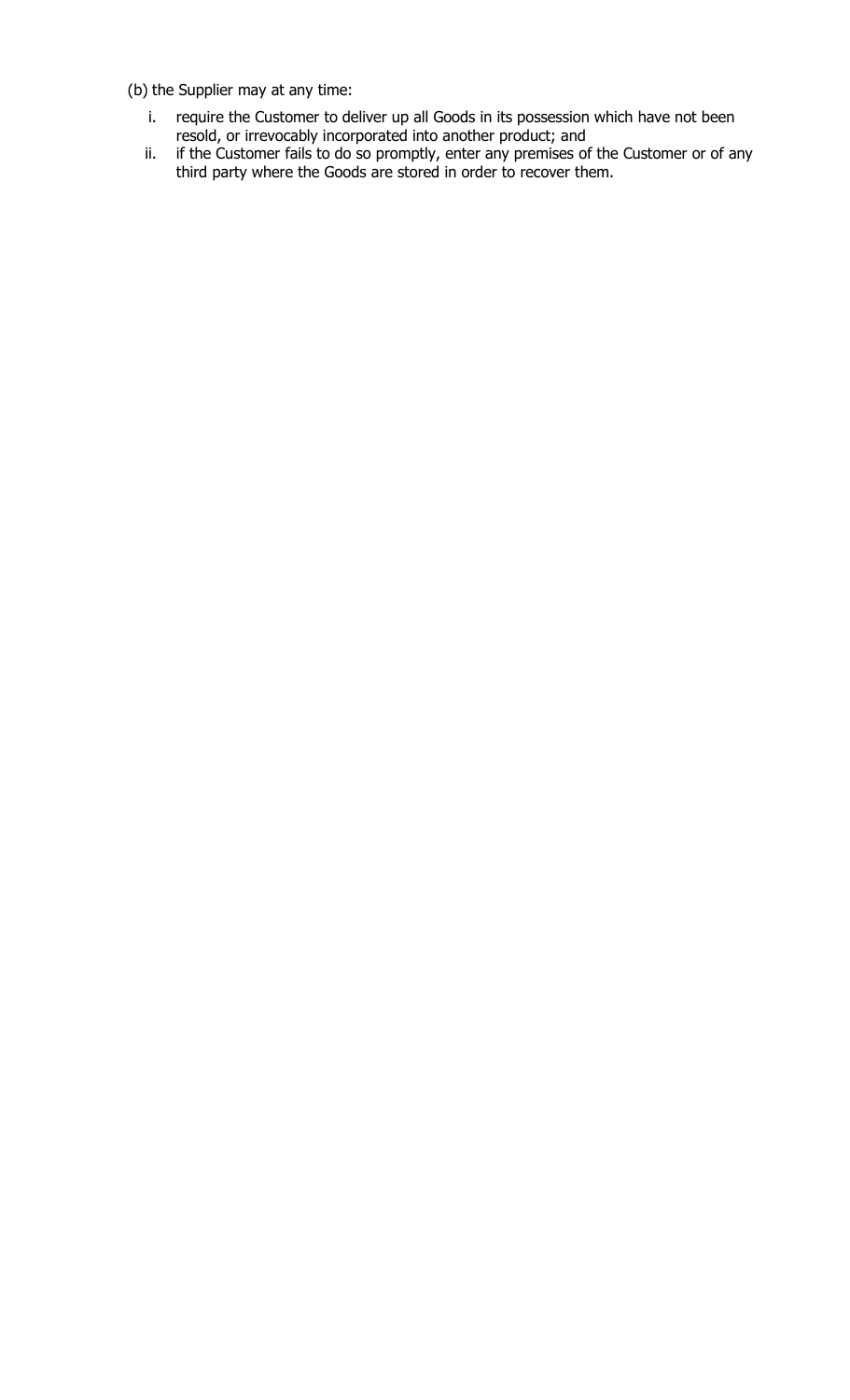### 6. Supply of Services

- 6.1 The Supplier shall provide the Services to the Customer in accordance with the Service Specification in all material respects.
- 6.2 The Supplier shall use reasonable endeavors to meet any performance dates for the Services but any such dates shall be estimates only and time shall not be of the essence for the performance of the Services.
- 6.3 Without prejudice to clause 2.1, the Supplier shall have the right to make any changes to the Services which in the opinion of the Supplier are necessary to comply with any applicable law or safety requirement, or which do not materially affect the nature or quality of the Services, and the Supplier shall notify the Customer in any such event.
- 6.4 The Supplier warrants to the Customer that the Services will be provided using reasonable care and skill.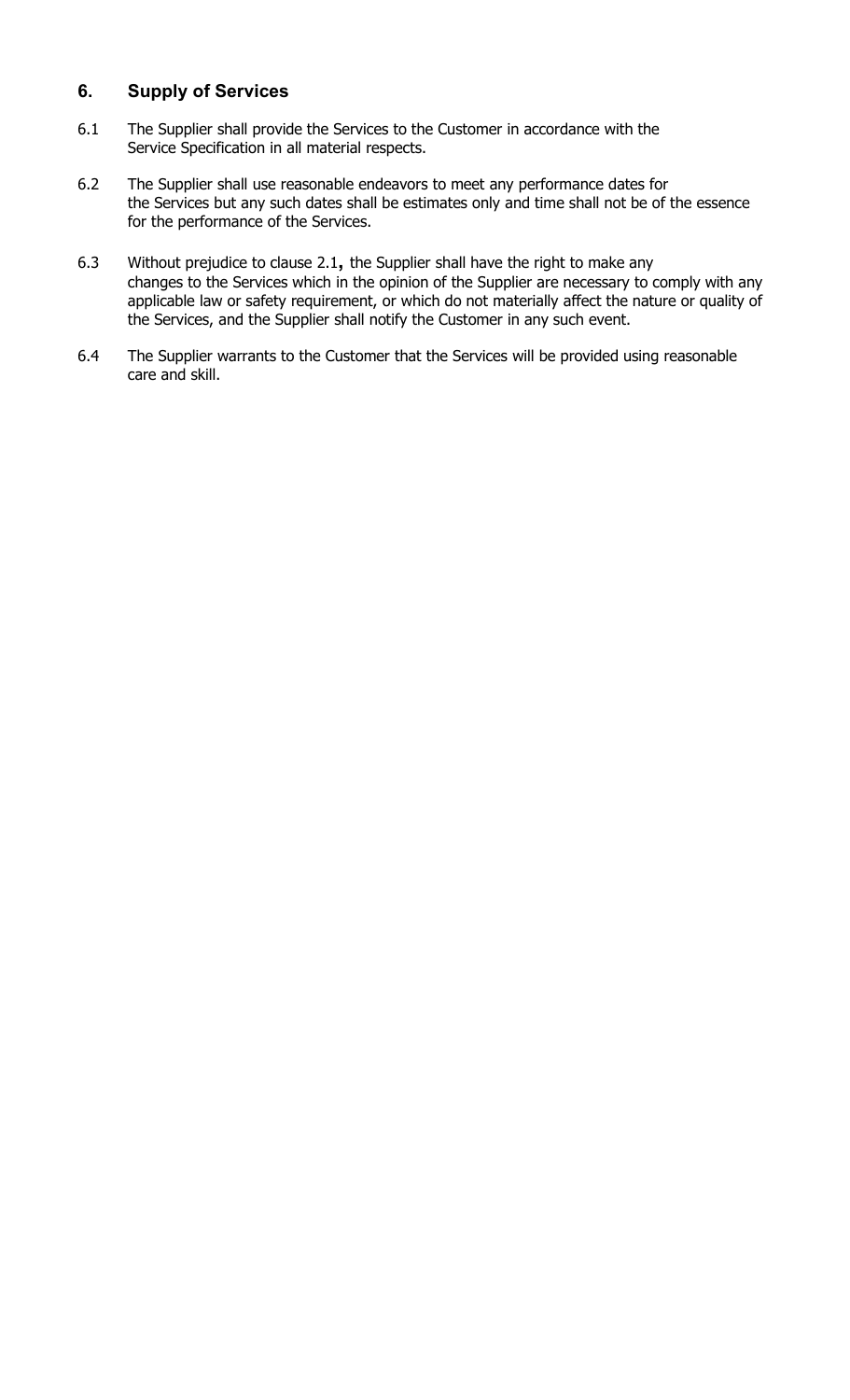## 7. Customer's obligations

- 7.1 The Customer shall:
	- (a) ensure that the terms of the Order and (if submitted by the Customer) the Goods Specification are complete and accurate.
	- (b) co-operate with the Supplier in all matters relating to the Services.
	- (c) provide the Supplier, its employees, agents, consultants, and subcontractors, with access to the Customer's premises, office accommodation and other facilities as reasonably required by the Supplier to provide the Services.
	- (d) provide the Supplier with such information and materials as the Supplier may reasonably require to supply the Services and ensure that such information is accurate in all material respects.
	- (e) prepare the Customer's premises for the supply of the Services.
	- (f) obtain and maintain all necessary licenses, permissions and consents which may be required for the Services before the date on which the Services are to start; and
	- (g) keep and maintain all materials, equipment, documents, and other property of the Supplier (Supplier Materials) at the Customer's premises in safe custody at its own risk, maintain the Supplier Materials in good condition until returned to the Supplier, and not dispose of or use the Supplier Materials other than in accordance with the Supplier's written instructions or authorization.
- 7.2 If the Supplier's performance of any of its obligations in respect of the Services is prevented or delayed by any act or omission by the Customer or failure by the Customer to perform any relevant obligation (Customer Default):
	- (a) the Supplier shall without limiting its other rights or remedies have the right to suspend performance of the Services until the Customer remedies the Customer Default, and to rely on the Customer Default to relieve it from the performance of any of its obligations to the extent the Customer Default prevents or delays the Supplier's performance of any of its obligations.
	- (b) the Supplier shall not be liable for any costs or losses sustained or incurred by the Customer arising directly or indirectly from the Customer Default; and
	- (c) the Customer shall reimburse the Supplier on written demand for any costs or losses sustained or incurred by the Supplier arising directly or indirectly from the Customer Default.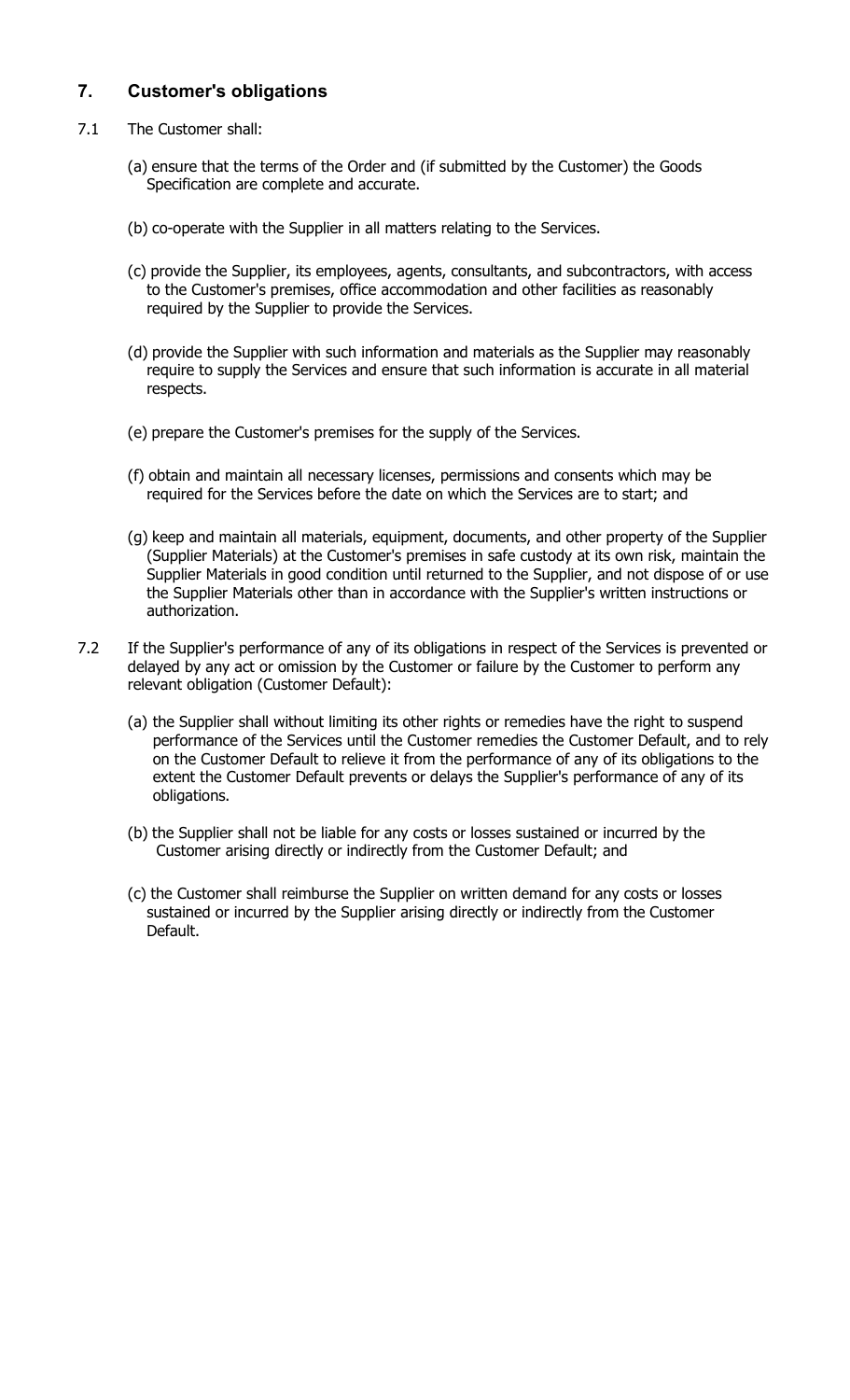#### 8. Charges and payment

- 8.1 The price for Goods shall be the price set out in the Order Confirmation. The price of the Goods is exclusive of all costs and charges of packaging, insurance, transport of the Goods.
- 8.2 The charges for Services shall be on a time and materials basis as agreed between the Customer and Supplier prior to any Services being provided:
	- (a) the charges shall be calculated in accordance with the Supplier's standard daily fee rates, as set out in the Order Confirmation.
	- (b) the number of hours in one working day shall be agreed between the Customer and Supplier.
	- (b) if the number of agreed hours is exceeded, the Supplier shall be entitled to charge overtime rates on a pro-rata basis for each part day or for any time worked by individuals whom it engages on the Services outside the hours referred to in clause 8.2(b) as follows:
		- (i) an additional 33% on the standard daily fee rate for work carried out on weekdays.
		- (ii) an additional 50% on the standard daily fee rate for work carried out on a Saturday.
		- (iii) an additional 100% on the standard daily fee rate for work carried out on a Sunday.
	- (d) the Supplier shall be entitled to charge the Customer for any expenses reasonably incurred by the individuals whom the Supplier engages in connection with the Services including, but not limited to, travelling expenses, hotel costs, subsistence, and any associated expenses, and for the cost of services provided by third parties and required by the Supplier for the performance of the Services, and for the cost of any materials.
- 8.3 The Supplier reserves the right to:
	- (a) increase its standard daily fee rates for the charges for the Services, provided that such charges cannot be increased more than once in any 12-month period. The Supplier will give the Customer written notice of any such increase 2 months before the proposed date of the increase. If such increase is not acceptable to the Customer, it shall notify the Supplier in writing within 2 weeks of the date of the Supplier's notice and the Supplier shall have the right without limiting its other rights or remedies to terminate the Contract by giving 8 weeks written notice to the Customer; and
	- (b) increase the price of the Goods, by giving notice to the Customer at any time before delivery, to reflect any increase in the cost of the Goods to the Supplier that is due to:
		- (i) any factor beyond the control of the Supplier (including foreign exchange fluctuations, increases in taxes and duties, and increases in labor, materials, and other manufacturing costs).
		- (ii) any request by the Customer to change the delivery date(s), quantities or types of Goods ordered, or the Goods Specification; or
		- (iii) any delay caused by any instructions of the Customer in respect of the Goods or failure of the Customer to give the Supplier adequate or accurate information or instructions in respect of the Goods.
- 8.4 In respect of Goods and/or Services, the Supplier shall invoice the Customer on or at any time after completion of delivery or the Services.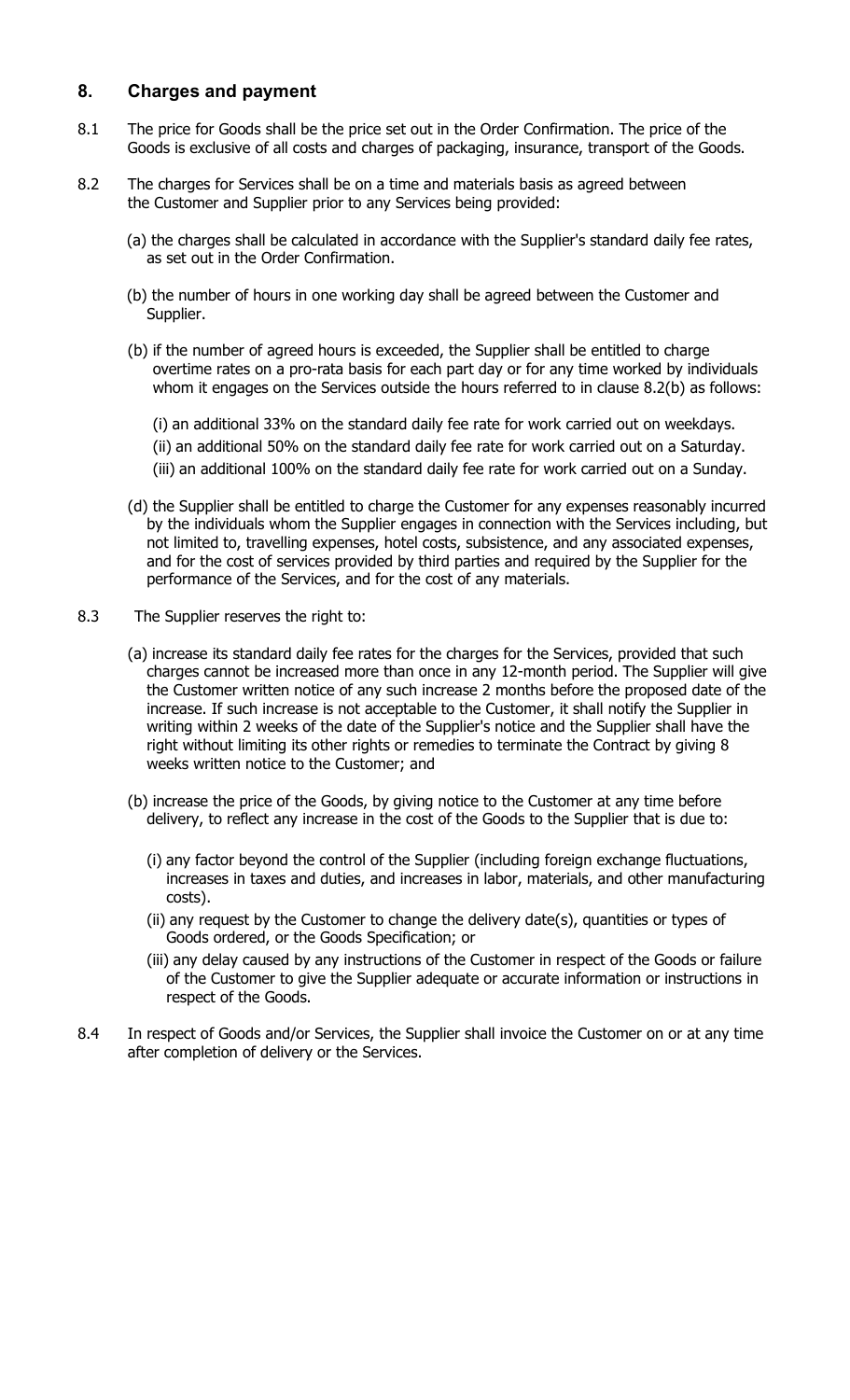- 8.5 The Customer shall pay each invoice submitted by the Supplier:
	- (a) within 30 days of the date of the invoice; and
	- (b) in full and in cleared funds to a bank account nominated in writing by the Supplier, and
	- (c) time for payment shall be of the essence of the Contract.
	- (d) The Supplier reserves the right to seek payment in advance from a new customer or in such other circumstances as to the Supplier may seem appropriate.
- 8.6 All amounts payable by the Customer under the Contract are exclusive of amounts in respect of value added tax chargeable from time to time (VAT). Where any taxable supply for VAT purposes is made under the Contract by the Supplier to the Customer, the Customer shall, on receipt of a valid VAT invoice from the Supplier, pay to the Supplier such additional amounts in respect of VAT as are chargeable on the supply of the Services or Goods at the same time as payment is due for the supply of the Services or Goods.
- 8.7 Interest on the overdue amounts will be charged at the rate of 4% per annum above the Bank of Ireland's base rate from time to time. Such interest shall accrue on a daily basis from the due date until actual payment of the overdue amount with interest. The Supplier may also charge additional interest on late payments in accordance with the provisions of the European Communities (Late Payment in Commercial Transactions) Regulations 2002 at such rates and for such times as may be permitted under said Regulations.
- 8.8 The Customer shall pay all amounts due under the Contract in full without any set-off, counterclaim, deduction or withholding except as required by law. The Supplier may, without limiting its other rights or remedies, set off any amount owing to it by the Customer against any amount payable by the Supplier to the Customer.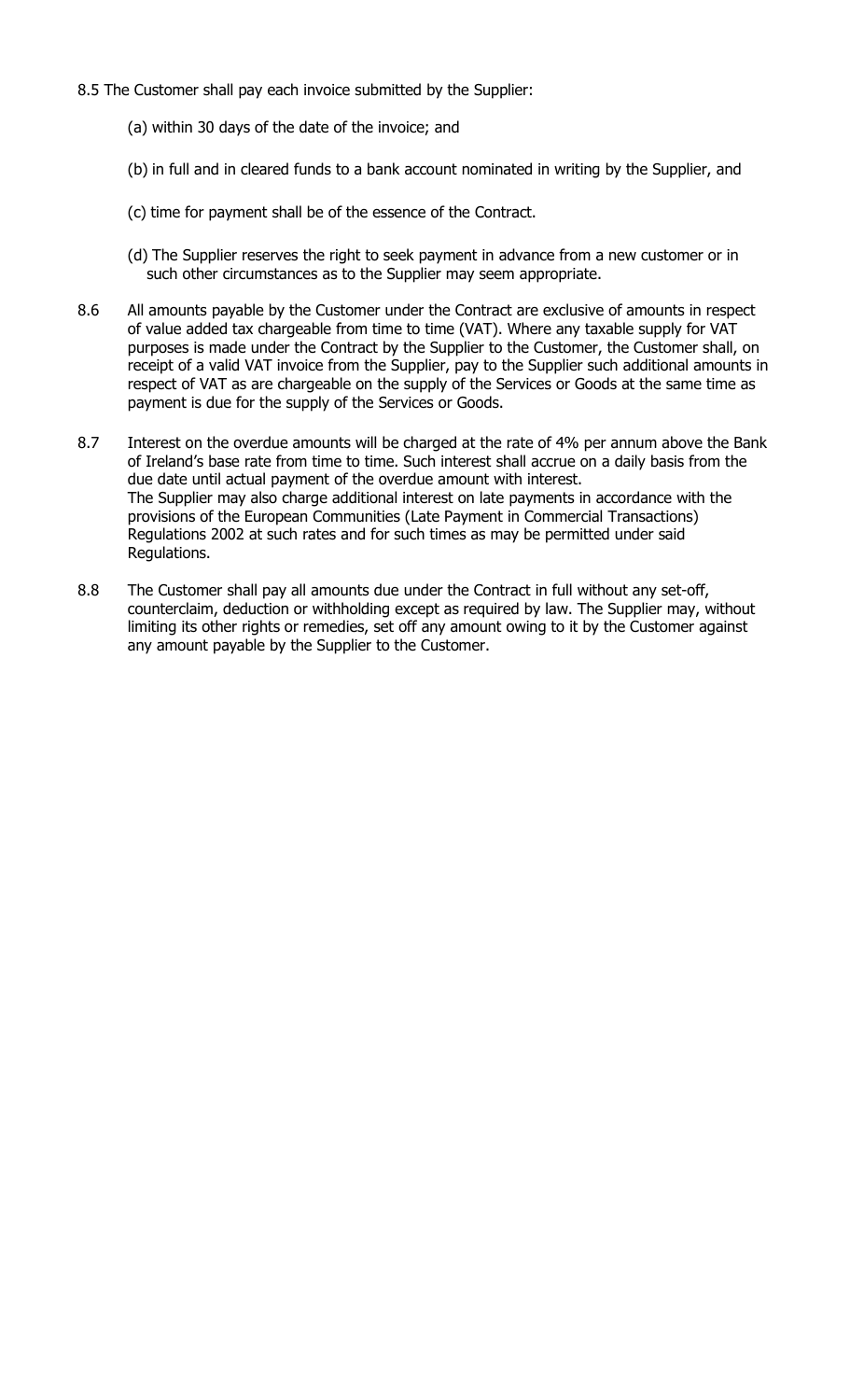# 9. Intellectual Property Rights

- 9.1 All Intellectual Property Rights in or arising out of or in connection with the Contract and/or the Services shall be owned by the Supplier.
- 9.2 The Customer acknowledges that, in respect of any third-party Intellectual Property Rights in the Services, the Customer's use of any such Intellectual Property Rights is conditional on the Supplier obtaining a written license from the relevant licensor on such terms as will entitle the Supplier to license such rights to the Customer.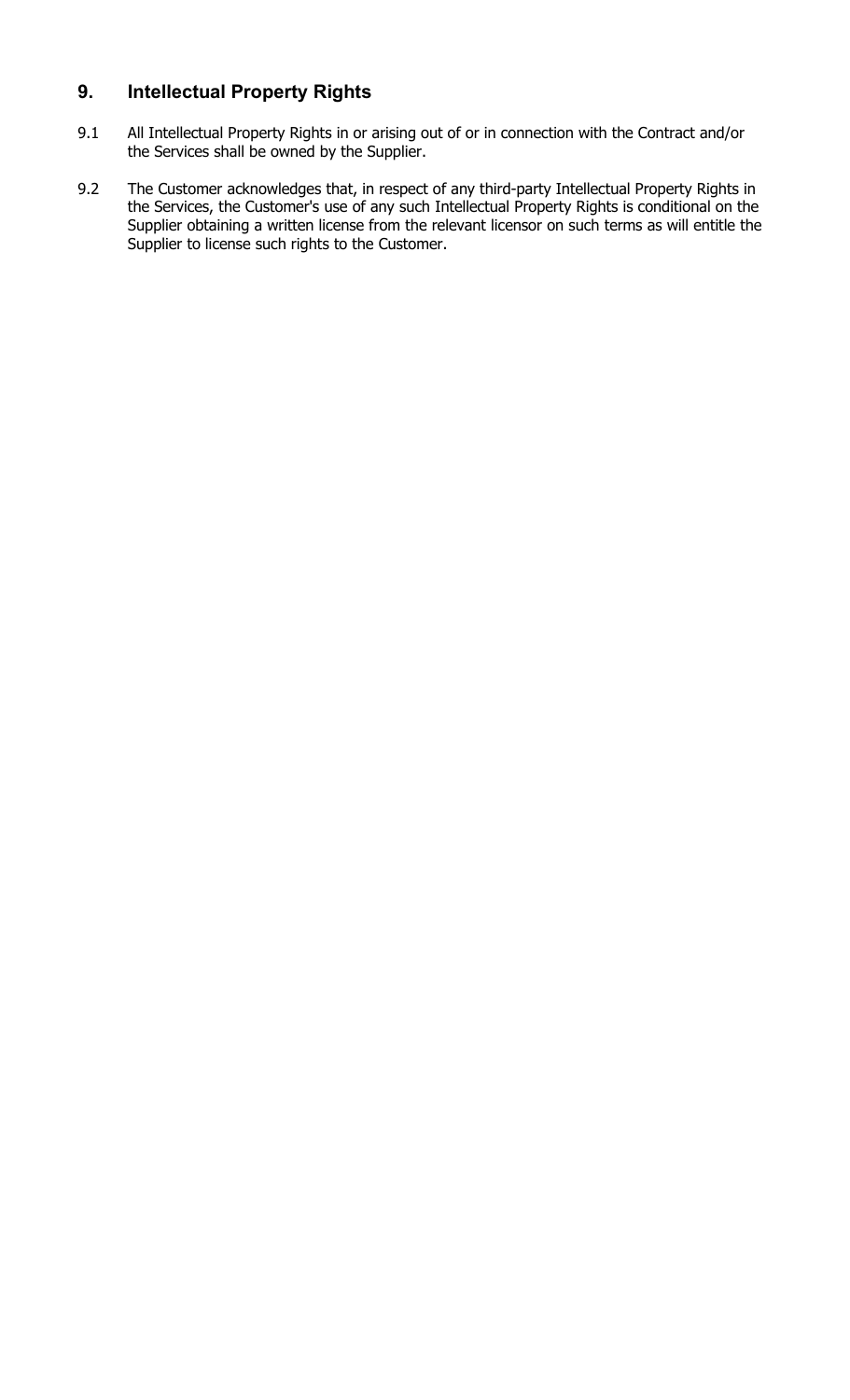# 10. Limitation of liability

- 10.1 The Supplier shall not be liable for any defect arising from the design and specifications presented by the customer, wear and tear, willful damage, negligence, abnormal working conditions, failure to follow the Supplier's instructions (whether oral or in writing), misuse or alteration or repair of the goods by any person other than the Supplier. This, however, shall not exclude the Supplier's liability for :-
	- (a) death or personal injury caused by the Supplier's negligence, or the negligence of its employees, agents or subcontractors.
	- (b) fraud or fraudulent misrepresentation.
	- (c) Any liability that may be attributed by a Court of competent jurisdiction to the Supplier under the Liability for Defective Products Act 1991 (as amended).
- 10.2 Subject to clause 10.1:
	- (a) the Supplier shall under no circumstances whatever be liable to the Customer, whether in contract, tort (including negligence), breach of duty, breach of statutory duty, or otherwise, for any loss of profit, loss of business, loss of goodwill, loss of opportunity or any indirect or consequential loss arising under or in connection with the Contract ; and
	- (b) the Supplier's total liability to the Customer in respect of all other losses arising under or in connection with the Contract, whether in contract, tort (including negligence), breach of statutory duty, or otherwise, shall in no circumstances exceed the price paid by the Customer for the Goods and/or Services from which the claim arises.
- 10.3 This clause 10 shall survive termination of the Contract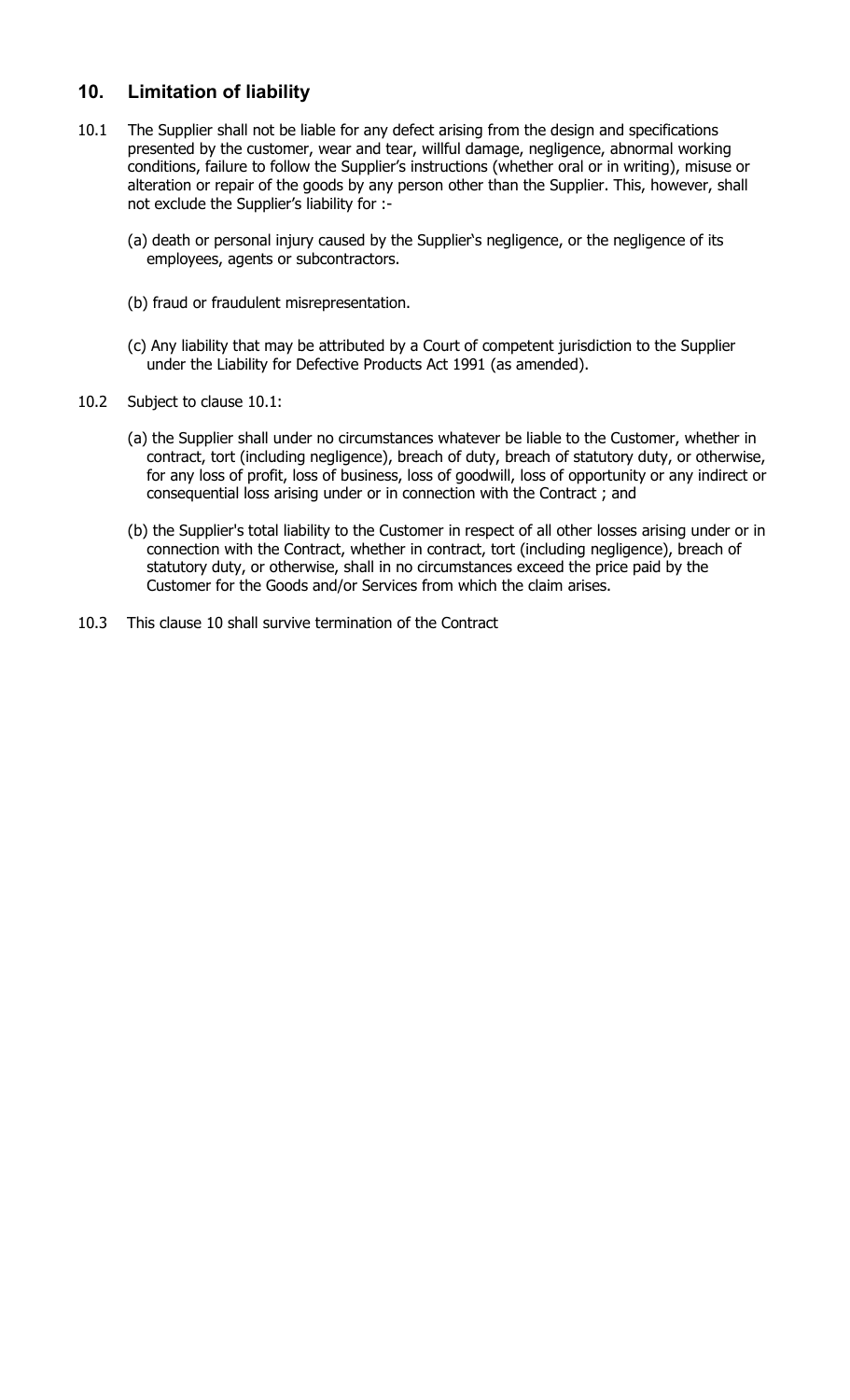## 11. Termination

- 11.1 Without limiting its other rights or remedies either party may terminate the Contract by giving the other party not less than 3 months' written notice.
- 11.2 Without limiting its other rights or remedies, the Supplier may terminate the Contract with immediate effect by giving written notice to the Customer if the Customer commits a material breach of its obligations under this Contract and (if such breach is remediable) fails to remedy that breach within 7 days after receipt of notice in writing to do so.
- 11.3 Without limiting its other rights or remedies, the Customer may terminate the Contract on 30 days' notice by giving such notice in writing to the Supplier if the Supplier commits a material breach of its obligations under this Contract and (if such breach is remediable) fails to remedy that breach within 21 days after receipt of notice in writing to do so.
- 11.4 Without limiting its other rights or remedies, the Supplier may, at its discretion; terminate the Contract; suspend the supply of Services or all further deliveries of Goods under the Contract or any other contract between the Customer and the Supplier with immediate effect by giving written notice to the Customer if:
	- (a) the Customer fails to pay any amount due under this Contract on the due date for payment.
	- (b) the Customer takes any step or action in connection with its entering administration, provisional liquidation or any composition or arrangement with its creditors (other than in relation to a solvent restructuring), being wound up (whether voluntarily or by order of the court, unless for the purpose of a solvent restructuring), having a receiver appointed to any of its assets or ceasing to carry on business or, if the step or action is taken in another jurisdiction, in connection with any analogous procedure in the relevant jurisdiction;
	- (c) the Customer suspends, or threatens to suspend, or ceases or threatens to cease to carry on all or a substantial part of its business; or
	- (d) the Customer's financial position deteriorates to such an extent that in the Supplier's opinion the Customer's capability to adequately fulfil its obligations under the Contract has been placed in jeopardy.
- 11.5 On termination of the Contract for any reason:
	- (a) the Customer shall immediately pay to the Supplier all of the Supplier's outstanding unpaid invoices and interest and, in respect of Services supplied but for which no invoice has yet been submitted, the Supplier shall submit an invoice, which shall be payable by the Customer immediately on receipt.
	- (b) the Customer shall return all of the Supplier Materials and any Deliverables which have not been fully paid for. If the Customer fails to do so, then the Supplier may enter the Customer's premises and take possession of them. Until they have been returned, the Customer shall be solely responsible for their safe keeping and will not use them for any purpose not connected with this Contract.
	- (c) the accrued rights and remedies of the parties as at termination shall not be affected, including the right to claim damages in respect of any breach of the Contract which existed at or before the date of termination or expiry; and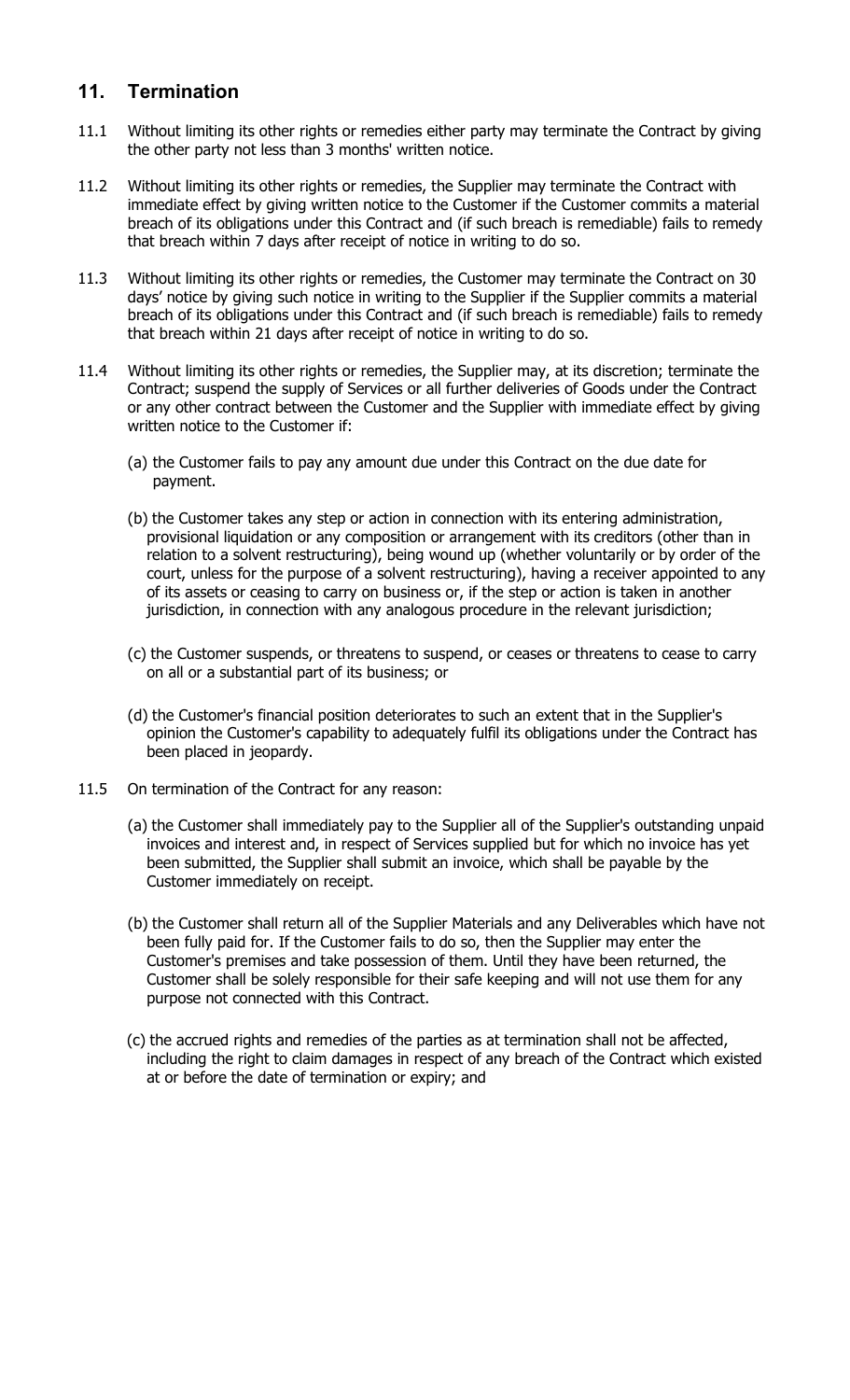# 12. Force Majeure Event

- 12.1 For the purposes of this Contract, Force Majeure Event means an event beyond the reasonable control of the Supplier including but not limited to strikes, lockouts or other industrial disputes (whether involving the workforce of the Supplier or any other party), failure of a utility service or transport network, act of God, war, riot, civil commotion, malicious damage, compliance with any law or governmental order, rule, regulation or direction, accident, breakdown of plant or machinery, fire, flood, storm or default of suppliers or subcontractors.
- 12.2 The Supplier shall not be liable to the Customer as a result of any delay or failure to perform its obligations under this Contract as a result of a Force Majeure Event.
- 12.3 If the Force Majeure Event prevents the Supplier from providing any of the Services and/or Goods for more than 12 weeks, the Supplier shall, without limiting its other rights or remedies, have the right to terminate this Contract immediately by giving written notice to the Customer.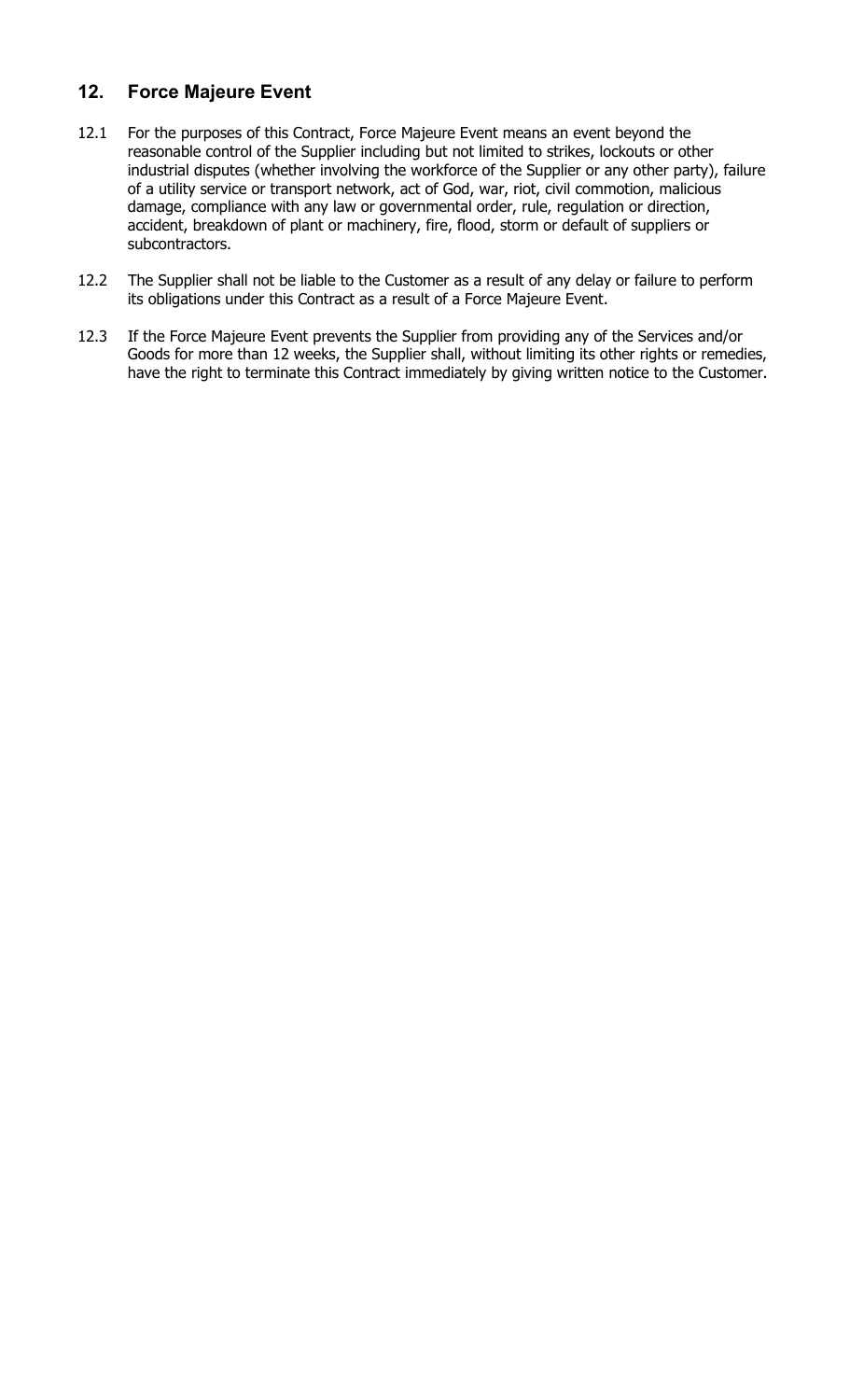## 13. Anti-bribery laws

- 13.1 The customer shall comply with all applicable laws, byelaws, orders, statutes, regulations, directives, and codes including, but not limited to, anti-money laundering legislation, data protection legislation, anti-corruption legislation and prevention of corruption legislation, anti-bribery legislation or business ethics legislation and shall provide such information as may be requested by the Supplier to ensure compliance with same. The Customer shall, in addition,
	- (a) not engage in any activity, practice, or conduct which would constitute a criminal offence or constitute a breach of law.
	- (b) have and shall maintain in place throughout the term of this agreement its own policies and procedures, including but not limited to adequate procedures under the any legislation encompassed by this clause to ensure compliance with all Relevant Legislative Requirements and will enforce them where appropriate.
	- (c) promptly report to the Supplier any request or demand for any undue financial or other advantage of any kind received by the Customer in connection with the performance of this agreement.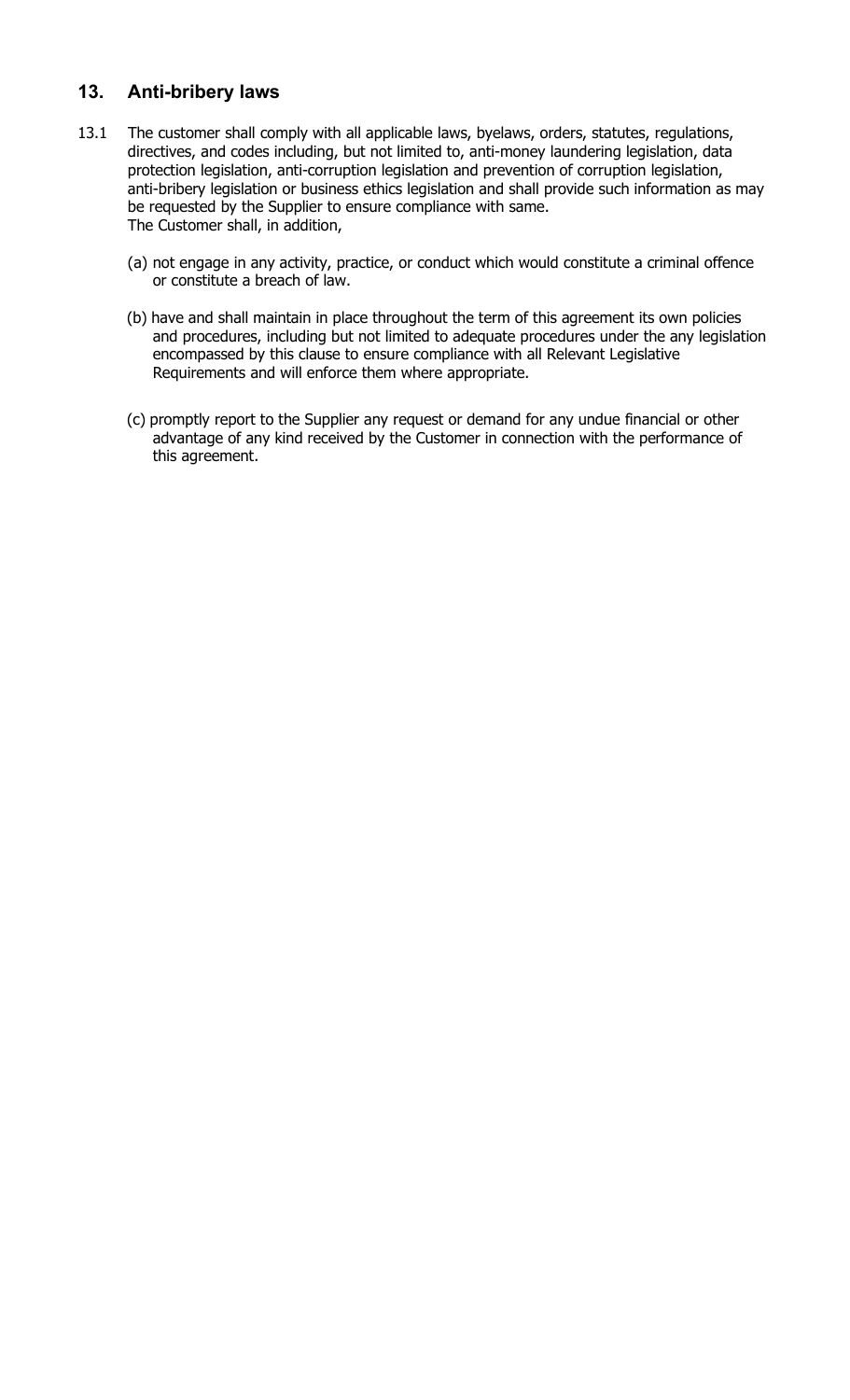## 14. General

- 14.1 Assignment and other dealings
	- (a) The Supplier may at any time assign, transfer, mortgage, charge, subcontract or deal in any other manner with all or any of its rights under the Contract and may subcontract or delegate in any manner any or all of its obligations under the Contract to any third party.
	- (b) The Customer shall not, without the prior written consent of the Supplier, assign, transfer, charge, subcontract, declare a trust over or deal in any other manner with all or any of its rights or obligations under the Contract.

#### 14.2 Notices

- (a) Any notice or other communication given to a party under or in connection with this Contract shall be in writing, addressed to that party at its registered office (if it is a company) or its principal place of business (in any other case).
- (b) The provisions of this clause shall not apply to the service of any proceedings or other documents in any legal action.

#### 14.3 Severance

If any provision or part-provision of the Contract is or becomes invalid, illegal, or unenforceable, it shall be deemed modified to the minimum extent necessary to make it legal and enforceable. If such modification is not possible, the relevant provision or part-provision shall be deemed deleted.

#### 14.4 Waiver

A waiver of any right under the Contract or law is only effective if it is in writing and shall not be deemed to be a waiver of any subsequent breach or default.

#### 14.5 No partnership or agency

Nothing in the Contract is intended to, or shall be deemed to, establish any partnership or joint venture between any of the parties. Neither party shall have authority to act as agent for, or to bind, the other party in any way.

#### 14.6 Third parties

A person who is not a party to the Contract shall not have any rights to enforce its terms.

#### 14.7 Protection of Personal Data

In the performance of the Contract, both Parties shall comply with their obligations as a data controller, as defined in any relevant Data Protection legislation.

#### 14.8 Variation

Except as set out in these Conditions, no variation of the Contract, including the introduction of any additional terms and conditions shall be effective unless it is agreed in writing and signed by the Supplier.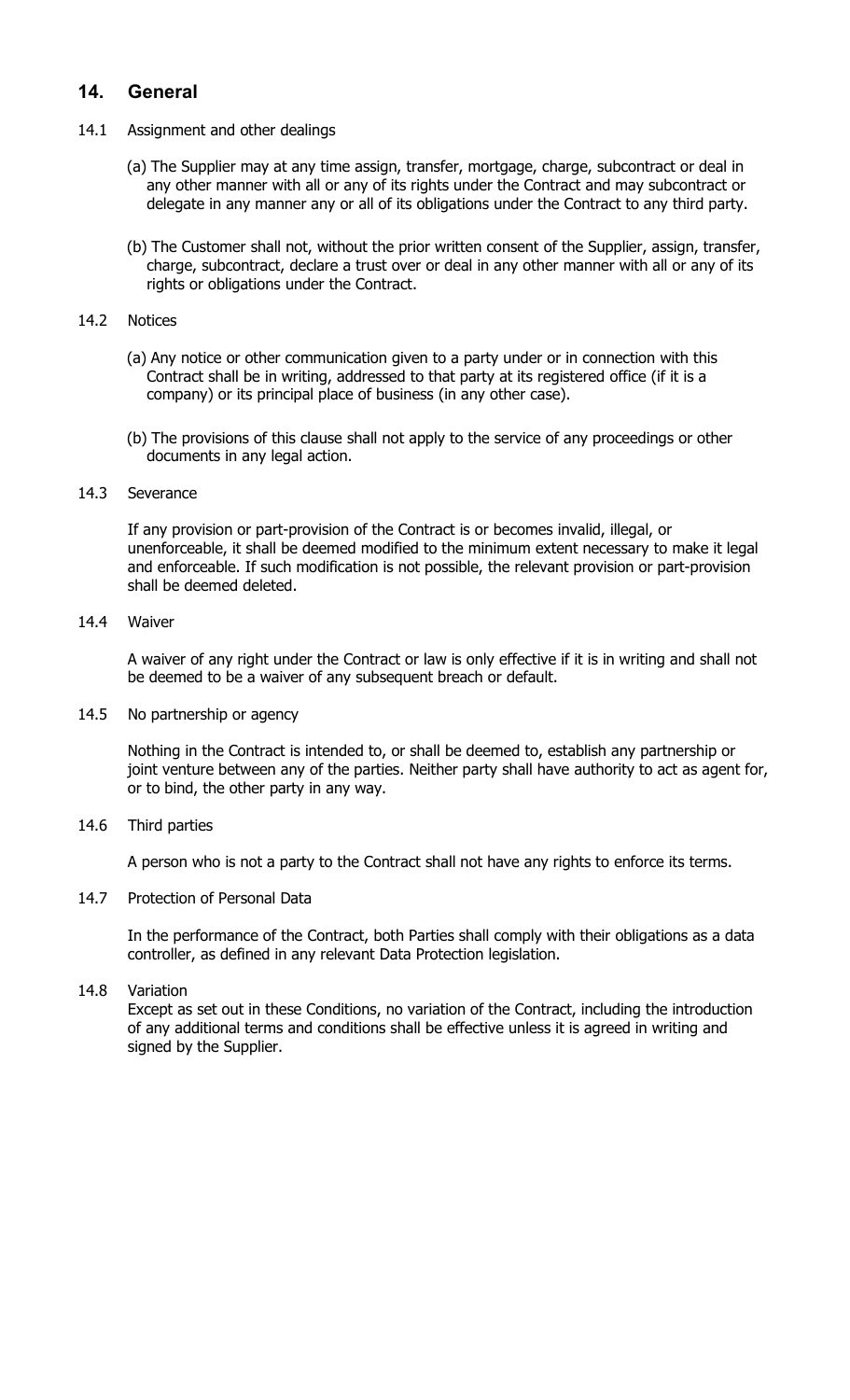#### 14.9 Governing law

This agreement and any dispute or claim arising out of or in connection with it or its subject matter or formation (including non-contractual disputes or claims) shall be governed by and construed in accordance with the law of the Republic of Ireland.

#### 14.10 Jurisdiction

Each party irrevocably agrees that the Courts in the Republic of Ireland shall have exclusive jurisdiction to settle any dispute or claim arising out of or in connection with this Contract or its subject matter or formation (including non-contractual disputes or claims).

#### 14.11 WEEE take back offer

Endress+Hauser (Ireland) Ltd is committed to meeting the requirements of the European Union (Waste Electrical and Electronic Equipment) Regulations 2014. These Regulations require producers of electrical and electronic equipment to finance the takeback of WEEE resulting from products that we place on the Irish market. This helps us to ensure that WEEE is reused or recycled safely. In line with that commitment, Endress+Hauser (Ireland) Ltd will take back WEEE from you. Please contact us for details.

You also have a role to play in ensuring that WEEE is reused and recycled safely. So, if you choose not to return WEEE to us then you should not dispose of it in your bin. The crossed out wheeled-bin symbol on the product reminds users not to dispose of WEEE in the bin. You should ensure that the WEEE is collected separately and sent for proper treatment. WEEE contains hazardous substances and if not managed and treated safely it can cause pollution and damage human health.